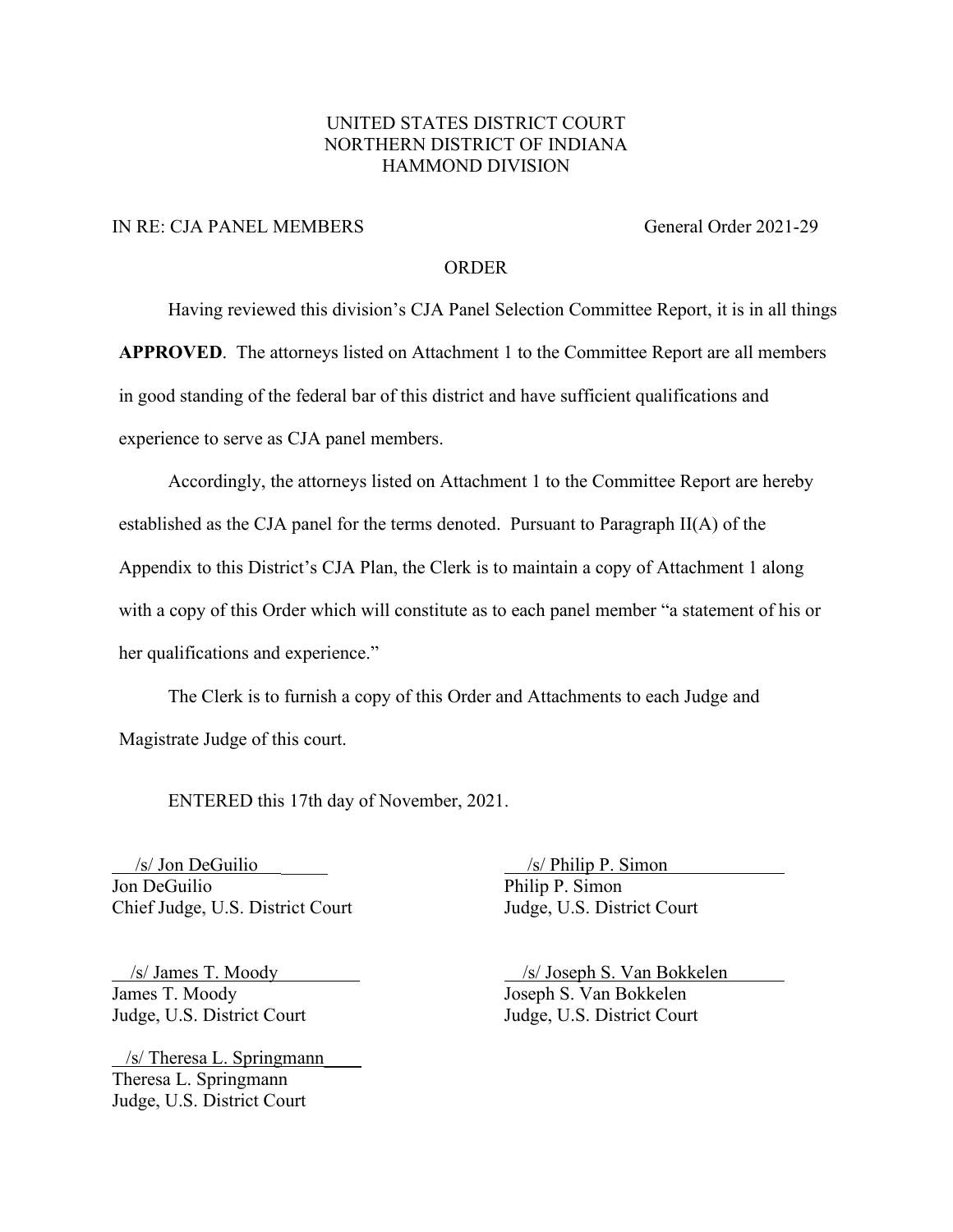# **Attachment 1**

| John Maksimovich (2022)          | <b>James Thiros (2023)</b>             | <b>Susan Severtson (2024)</b>     |
|----------------------------------|----------------------------------------|-----------------------------------|
| 1946 N. Main Street              | 200 E. 90th Drive                      | 7895 Broadway Chapel Plaza, Ste R |
| Crown Point, IN 46307            | Merrillville, IN 46410                 | Merrillville, IN 46410            |
| 219-663-1900                     | 219-769-1600                           | 219-769-8113                      |
| Fax 219-663-1908                 | Fax 219-738-3769                       | Fax 219-769-7993                  |
| criminallaw@johnmaksimovich.com  | Jim@thiros.com                         | susan@severtsonlaw.com            |
|                                  |                                        |                                   |
| <b>Adam Tavitas (2022)</b>       | <b>Maryam Afshar-Stewart (2024)</b>    | <b>Mark Psimos (2024)</b>         |
| 751 E. Porter Avenue, Ste 3      | 11890 Broadway                         | 9219 Broadway                     |
| Chesterton, IN 46304             | Crown Point, IN 46307                  | Merrillville, IN 46410            |
| 219-677-9220                     | 219-525-1000                           | 219-769-6969                      |
| Adtavitas@aol.com                | Fax: 219-525-1000                      | Fax 219-769-3875                  |
|                                  | mastewart@straccilaw.com               | psimoslaw@airbaud.net             |
|                                  |                                        |                                   |
| <b>Claudia Traficante (2022)</b> | Russel Brown, Jr. (2024)               |                                   |
| 2047 Crisman Road                | 9211 Broadway                          |                                   |
| Portage, IN 46368                | Merrillville, IN 46410                 |                                   |
| 219-762-6615                     | 219-769-6300                           |                                   |
| Fax 219-763-6229                 | Fax 219-769-0633                       |                                   |
| citlaw@aol.com                   | rbrown@kbmtriallawyers.com             |                                   |
|                                  |                                        |                                   |
| R. Brian Woodward (2022)         | Brian Custy (2024)                     |                                   |
| 200 East 90 <sup>th</sup> Drive  | 101 West 84 <sup>th</sup> Drive, Ste A |                                   |
| Merrillville, IN 46410           | Merrillville, IN 46410                 |                                   |
| 219-736-9990                     | 219-660-0450                           |                                   |
| Fax 219-738-3769                 | bcusty@custylaw.com                    |                                   |
| rbwoodward@wbbklaw.com           |                                        |                                   |
| Kerry Connor (2023)              | <b>Visvaldis Kupsis (2024)</b>         |                                   |
| 9013 Indianapolis Blvd., Ste C   | 1158 West Lincolnway, Ste 1C           |                                   |
| Highland, IN 46322               | Valparaiso, IN 46385                   |                                   |
| 219-972-7111                     | 219-465-6240                           |                                   |
| Fax 219-972-7110                 | Fax 219-465-5333                       |                                   |
| kcconnor@sbcglobal.net           | vpkupsis@hotmail.com                   |                                   |
| Arlington Foley, Sr. (2023)      | <b>Sheldon Nagelberg (2024)</b>        |                                   |
| 1942 N. Main Street              | 53 West Jackson Blvd., Ste 664         |                                   |
| Crown Point, IN 46307            | Chicago, IL 60604                      |                                   |
| 219-661-1200                     | 312-305-5278                           |                                   |
| Fax 219-661-1205                 | Fax 312-602-2544                       |                                   |
| arlingtonfoley@att.net           | sbnagelberglaw@att.net                 |                                   |
|                                  |                                        |                                   |
| <b>Gregory Mitchell (2023)</b>   | Paul Stracci (2024)                    |                                   |
| 18141 Dixie Hwy, Ste 100         | 11890 Broadway                         |                                   |
| Homewood, IL 60430               | Crown Point, IN 46307                  |                                   |
| 708-799-9325                     | 219-525-1000                           |                                   |
| mitchlaw00@comcast.net           | Fax 219-525-1000                       |                                   |
|                                  | pstracci@straccilaw.com                |                                   |
|                                  |                                        |                                   |
|                                  |                                        |                                   |